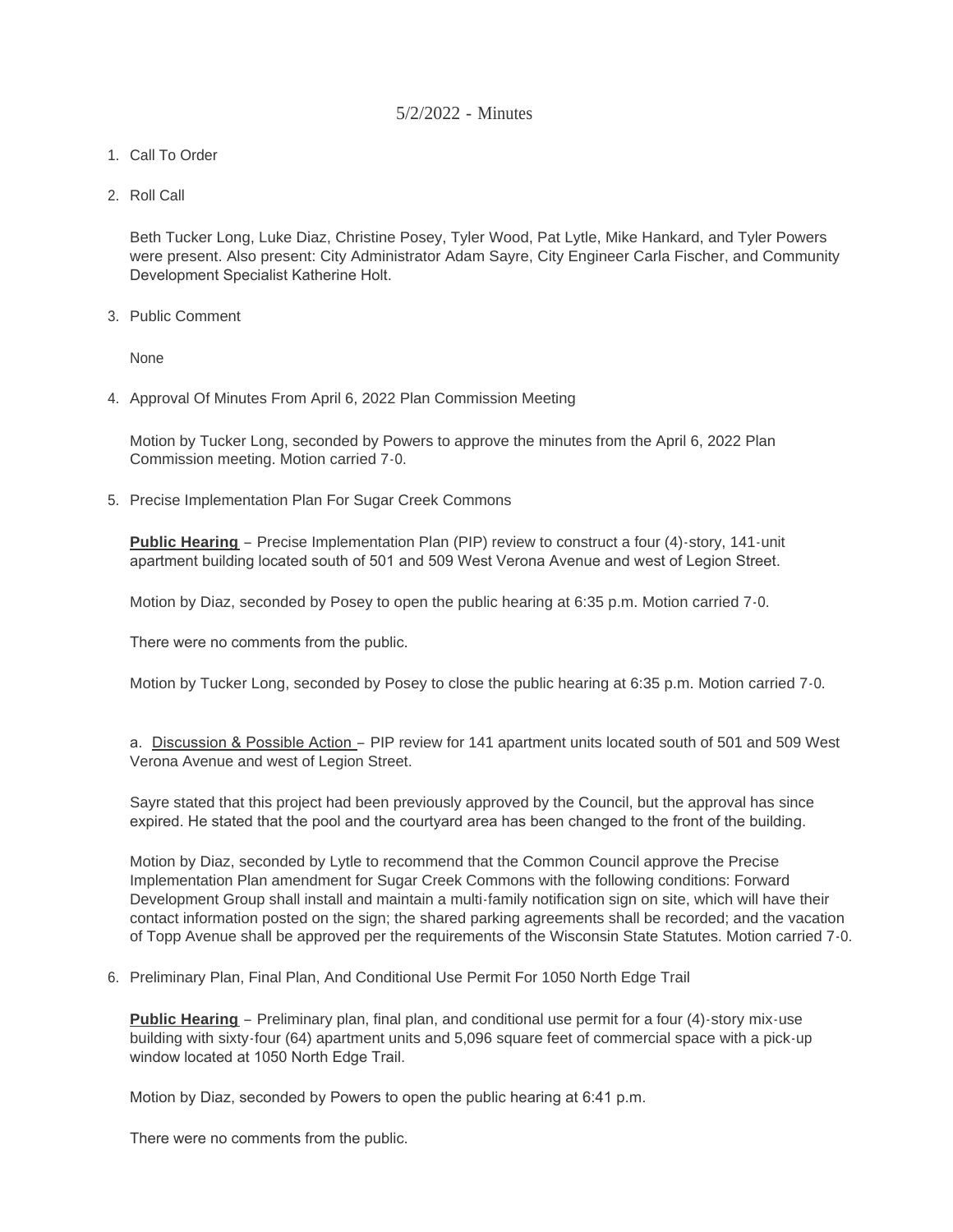Motion by Powers, seconded by Hankard to close the public hearing at 6:42 p.m. Motion carried 7-0.

a. Discussion & Possible Action – Preliminary and final plan review for a four (4)-story mixed-use building with sixty-four (64) apartment units and 5,096 square feet of commercial space located at 1050 North Edge Trail.

Sayre presented the staff report. He stated that access to the site will be from North Edge Trail. The existing access from North Main Street and the dental office to the south will remain. The applicant is requesting an exemption to the surface parking requirement. As part of the project, several trees will need to be removed. Planning Staff is working with the Parks Director to determine the process for planting offsite trees.

Hankard asked if staff had concerns about how close the building would be to the dental office. Sayre stated it would be 18 feet from the property line. He added that anything you put there is going to look big.

Powers asked if he rooftop patio was for the residents or the commercial space. Sayre stated that initially it is planned for the residents. Powers also stated that the drive-through looks like it would be a difficult angle to pull into.

Tucker Long stated that the shorter end of the building should face the gas station, as it won't block as many apartments' windows. She was concerned about the balconies over the drive-through.

Posey asked how loading and deliveries would work in the parking lot. Greg Frankov, the representative from Monk's, stated that deliveries usually occur between 8 and 10 a.m., so there should be a problem with traffic in the parking lot.

Tucker Long asked how many parking spaces they were short of meeting the requirement. Sayre stated that they are around 40-50 spaces short. Sayre stated that day-to-day, he doesn't think there will be problems, but there could be issues with larger events.

Motion by Diaz, seconded by Powers to recommend that the Common Council approve a preliminary and final plan of a planned development for 1050 North Edge Trail with the following exemptions: the rear setback shall be reduced to 24 feet; and parking will be reduced to a minimum of 41 surfaces spaces and 64 underground parking spaces. Motion carried 7-0.

b. Discussion & Possible Action – Conditional use permit for an apartment above ground floor as part of a mixed-use located at 1050 North Edge Trail.

Motion by Powers, seconded by Tucker Long to recommend that the Common Council approve a conditional use permit to allow a mixed-use building with commercial on the ground floor and apartments on the remaining floors located at 1050 North Edge Trail. Motion carried 7-0.

c. Discussion & Possible Action – Conditional use permit for a pick-up window located at 1050 North Edge Trail.

Motion by Lytle, seconded by Wood to recommend that the Common Council approve a conditional use permit for a pick-up window located at 1050 North Edge Trail. Motion carried 7-0.

7. Site Plan For 1080 Arrowhead Way

Discussion & Possible Action – Site plan review to construct a two (2)-story 164,000 square foot manufacturing building located south of John P. Livesey Boulevard and west of Arrowhead Way.